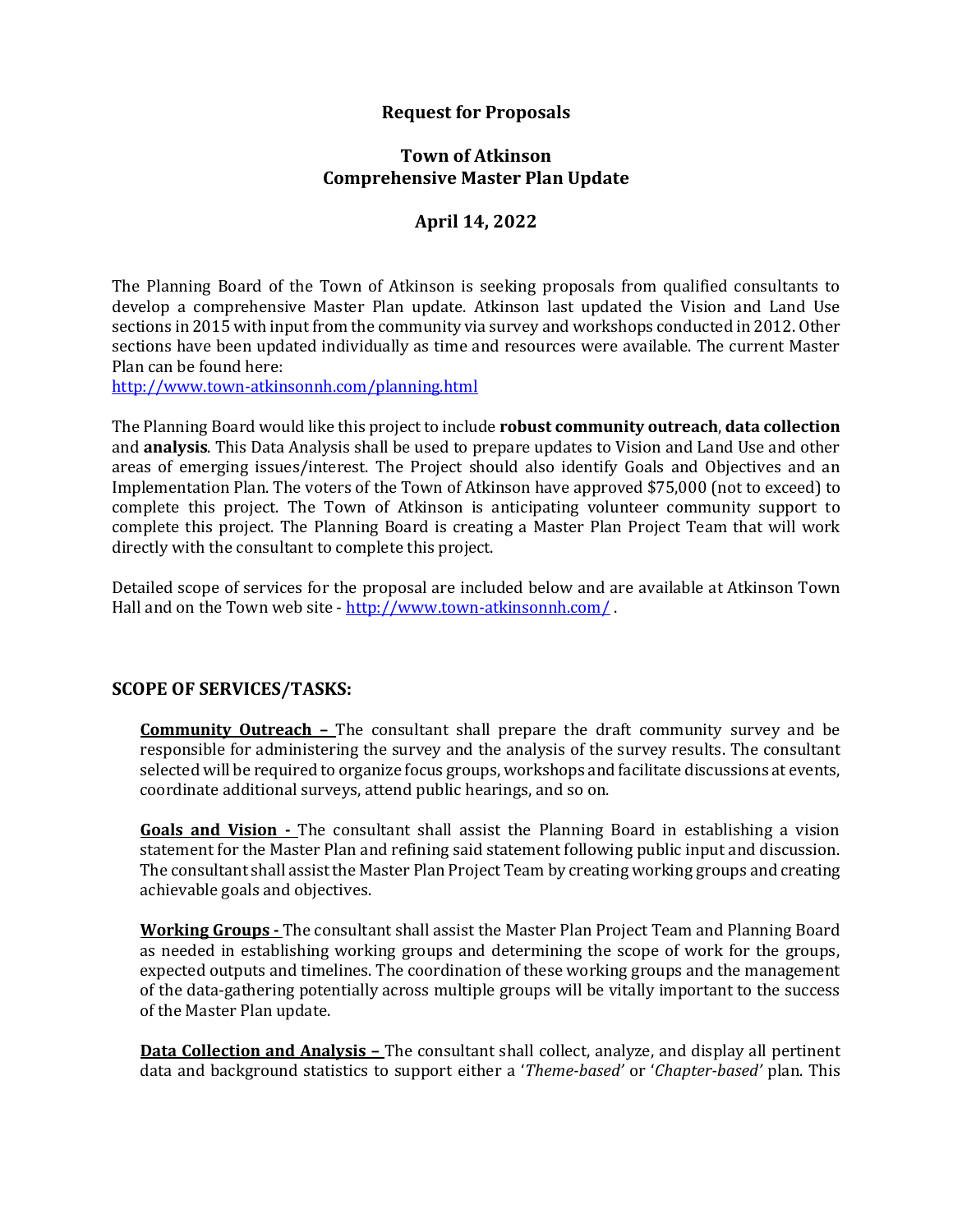data, along with the input received from ongoing outreach and engagement, will inform the work of the working groups, and become part of the Master Plan document.

**Implementation Plan –** The consultant shall prepare an implementation plan which compiles the recommendations, goals, and objectives into an actionable summary with assigned responsibility and timelines.

**Draft Plan –** The Master Plan Project Team shall assist the consultant in creating an engaging useful and implementable Master Plan. The Plan itself will be presented in written form but will also have an online presence. Visuals, graphics, summaries, and other presentation tools tailored to the various audiences will be important.

# **PROJECT SCHEDULE:**

The target duration for this project is 18 months from start date. This timetable includes the delivery of a completed draft of the final plan that allows 2 months for final review and revisions. Respondents shall include reasonable timelines for task and deliverable completion as part of their proposal.

Please include a calendar that indicates when you would be available to commence work on this project after the contract is signed.

### **ALL RESPONSES TO THIS PROPOSAL MUST INCLUDE:**

- A. **Scope of Services/Tasks**: Describe the Consultant's approach and technical plan for accomplishing the work herein. The Consultant is encouraged to elaborate and improve on the tasks listed in the RFP; however, the Consultant shall not delete any of the scope of work set forth herein.
- B. **Type of Plan:** The consultant shall propose a 'Theme-based' or 'Chapter-based' plan and be prepared to discuss the rationale for the type of plan proposed.
- C. **Description of Firm**: Provide a brief description of the firm including firm size and area of specialization, location of corporate headquarters, and location of office proposed to handle this project.
- D. **Project Team:** Provide names and resumes of key staff who will be assigned to this project. Each team member's education and qualifications shall be listed. The project manager shall be clearly identified. If different consultants will be teaming together, indicate the lead consultant. Each consultant must understand, however, that the total costs of all their work cannot exceed the amount of funds appropriated. Hourly rates for each team member shall be included.
- E. **Qualifications**: Provide a statement summarizing how the Consultant and/or Project Team is particularly qualified for this project.
- **F. Comparable Projects:** Describe prior related project experiences and roles.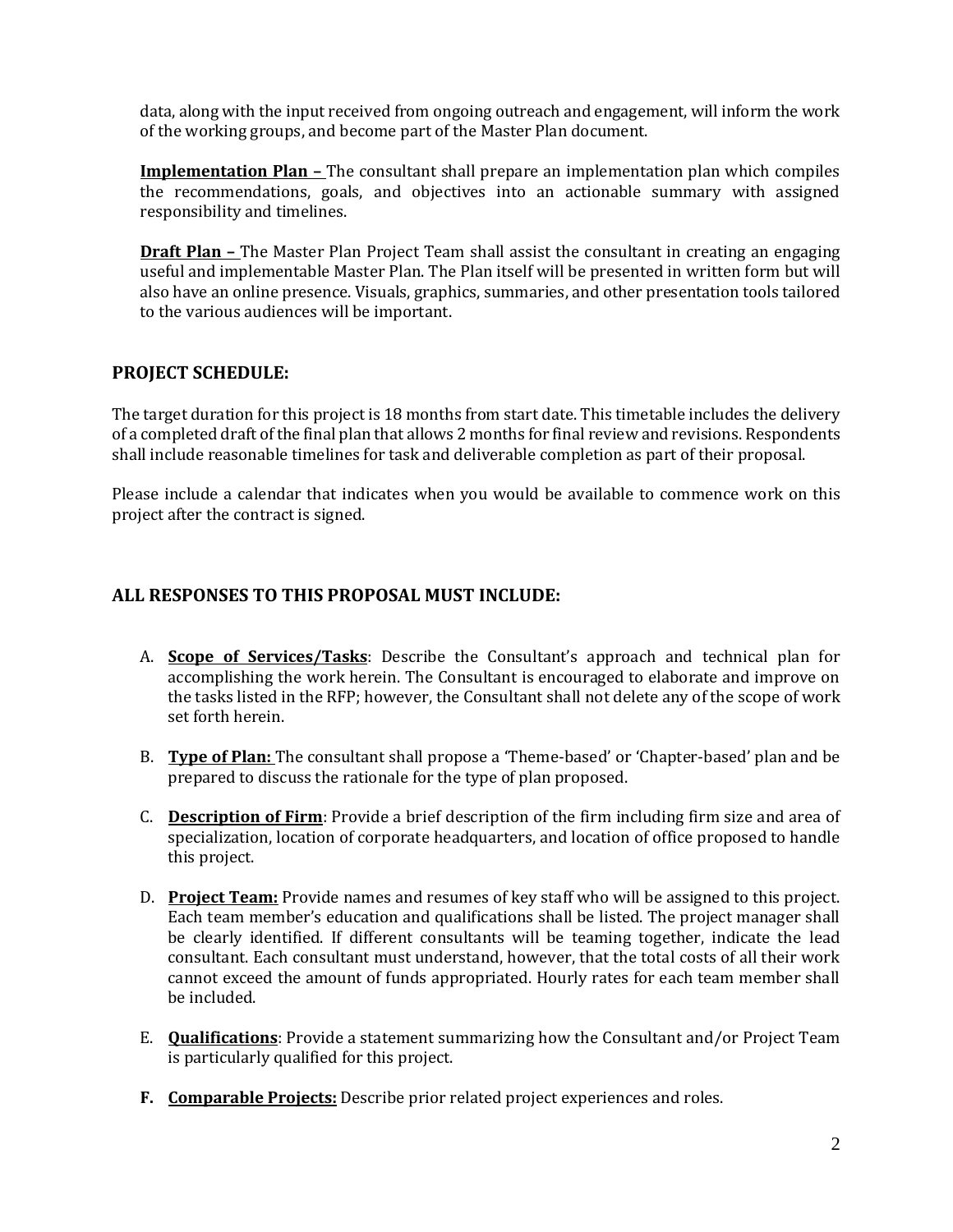- **G. References:** Provide at least three (3) references for similar projects, including current contact name, phone number and email address.
- **H. Project Budget:** Provide a proposed budget itemized by task and total project cost stated as a firm fixed fee. Project Budget must include all expenses necessary for the completion of this project (i.e.- costs related to surveys, mailings, printing, etc.)
- I. **Fee Schedule:** Proposals should include a milestone billing schedule.
- J. **Project Schedule:** Provide a schedule, itemized by task, for completing the scope of work.
- **K. Meeting attendance**: Provide a schedule of anticipated onsite meetings.

### **PROJECT DELIVERABLES:**

Proposals shall specify the deliverables by task, which shall include at minimum:

Ten (10) reproducible hard copies and (1) electronic copy each in Adobe PDF and MS Word format of interim Draft(s) and final Comprehensive Master Plan Update, including narrative and graphics.

Spreadsheets and charts in Excel format including supporting data for all tables and graphs

All work product developed by the Consultant pursuant to this project **shall be the property of the Town of Atkinson**.

# **CONTRACT REQUIREMENTS WILL INCLUDE:**

### *Conflict of Interest Policy*

Provide a statement on how you will prevent or mitigate any perceived conflicts of interest that may exist based on relationships with Town officials or other clients.

### *Insurance & Indemnification*

Provide a copy of an insurance certificate and statement of indemnification to cover assigned personnel who will be engaged on behalf of the Town. The Town reserves the right, however, to negotiate additional terms and coverages upon acceptance of a proposal. In addition, the Town will require an original certificate of insurance with a cancellation limitation clause that identifies the Town of Atkinson as an additional insured prior to the start of any actual work.

### *Work Product*

All work product used or created in conjunction with the services cover under this Agreement shall be the sole property of the Town of Atkinson, and that, in the event of Cancellation or Termination, such products will remain with the Town of Atkinson